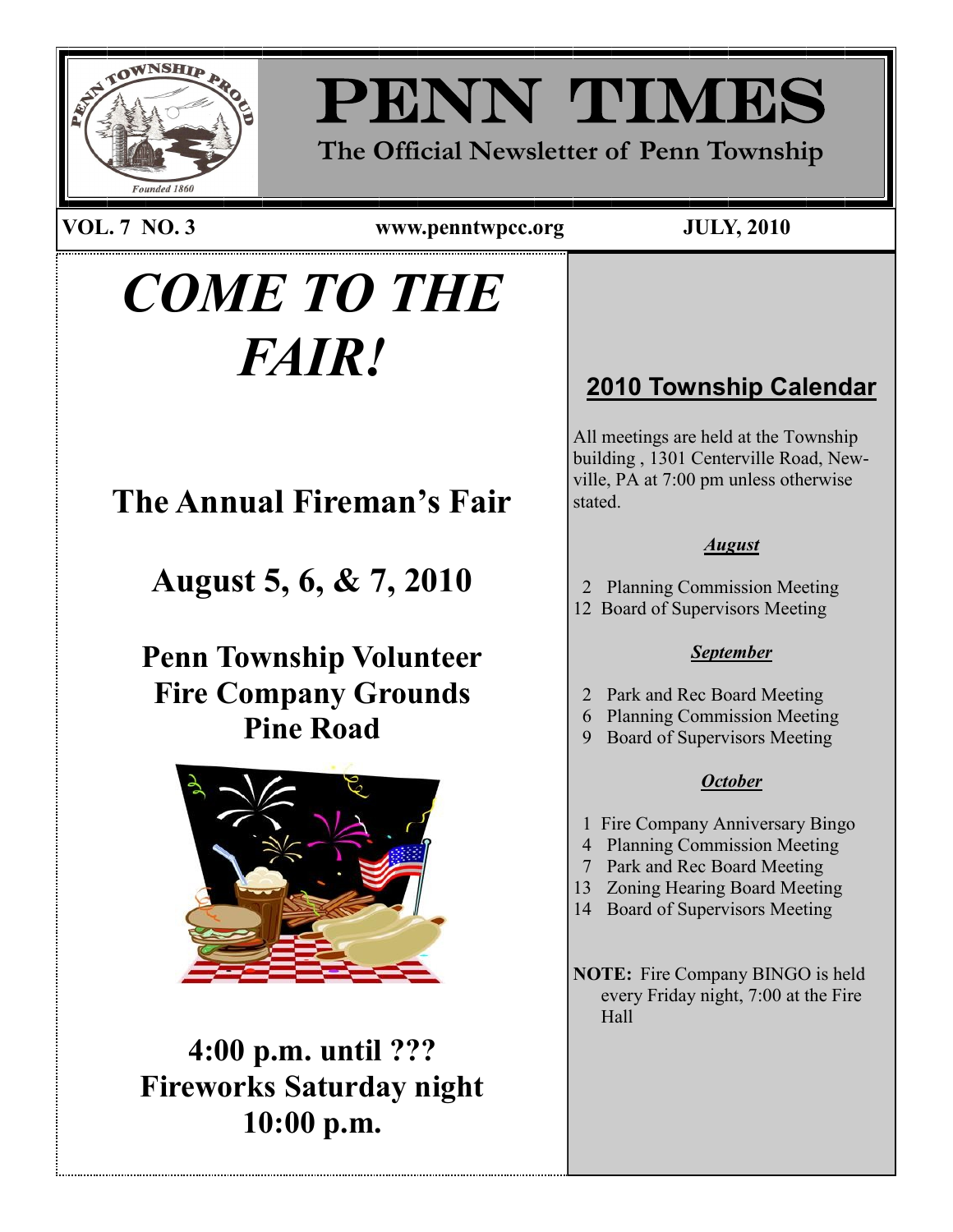#### **Penn Township Personnel**

*Zoning Hearing Board*  Holbert Myers, Chair Todd Vogelsong, Vice-Chair Matthew Farkas Linwood Clippinger, Voting Alternate Richard Mislitsky, Solicitor *Planning Commission* Fred Leeds - Chair George Rohrs – Vice-Chair Marcia Leeds - Secretary Gary Cribbs Victor Barrick Kathleen Shirey Ron Tritt Richard Mislitsky, Solicitor *Parks & Recreation Board* Daniel Mell, Chairman Pat Walker, Vice-Chairman Susan Whitesel, Secretary Max Klein *Fire Company Executive Officers* John Wardle– President 776-7266 Tim Knepp, Sr. – Vice President Wayne Hockensmith – Treasurer Pat Sangialosi— Secretary Sally Miller -Assistant Secretary Cindia Whistler– Financial Secretary John Wardle Jr-Chaplain *Fire Company Line Officers* Chris Alleman – Fire Chief – 226-0636 Robert Kough, Jr. – Deputy Chief Ernie Beecher— Assistant Chief Doug Stum - Captain Ryan Finkey - Lieutenant Tim Knepp, Sr. – EMS Captain Westly Gingrich - EMS Lieutenant *Fire Company Auxiliary*  Anna Group – President Evie Seiders – Vice President Mary Wert – Secretary Joyce Wardle – Assistant Secretary Marcia Leeds – Treasurer Kay Kann – Financial Secretary Cindia Whisler - Facility Contact Erma Dingle - Chaplain *Fire/Police Members* Robert Kough, Sr., Captain Bob Alleman, Lieutenant Amos Seiders, Sergeant Art Danner Wayne Hockensmith Jim Sheaffer Ricky Stitt Ron Tritt Ira Wagner John J. Wardle, Jr. Dennis McGarry Michael Young *Emergency Management Coordinator* Robert Kough, Jr. – 226-6537 Ernie Beecher, Assistant *Codes Enforcement Officer* Fred Leeds Tim Knepp Sr—Assistant *Vacancy Board* J. Michael Ickes, Chair *Loan Grant Coordinator* Buck Shuller

### **Board of Supervisors**

### **April 2010**:

- Approved memorandum letter to receive 100% reimbursement for fuel used in roll bin truck.
- Approved Ken Whisler to review the Centerville Well issue.
- Approved a resolution for Dale Hair to put acreage into the Ag security.
- Approved the personnel scheduling adjustments for Tina McCommon to become a full time employee.
- Approved Max Klein for Park and Recreation Board
- Approved a resolution for Robert Kough to be an authorized agent for the snowstorm reimbursement.

### **May 2010**

- Conditional approval of contract for Ken Whisler concerning the Centerville Well Remediation.
- Approved On-Lot Management Ordinance for mandatory pumping and inspection of septic every four years.
- Approved letters to be sent to residents who have not responded to the sign up for trash services.
- Approved letters to be sent to residents who are past due on their trash bills.
- Approved bid of award of road materials to Pennsy Supply and Valley Quarries.
- Approved the change of the July 8 meeting to be moved to July 15, 2010 at 7 p.m.
- Approved the release of the Lauth Performance Bond
- Tabled the Landlord Ordinance for further information and review

### **June 2010**

- Approved the contract for Ken Whisler for the Centerville Well Remediation.
- Approved the rescheduling of the July meeting date back to the original date of July 8, 2010.
- Approved the amendments of the module for Whispering Hope.
- Approved the advertisement for a Landlord Ordinance.

The complete minutes of the Supervisors' Meetings are available, once they are approved, at the Township Building or on our NEW AND IMPROVED website, www.penntwpcc.org.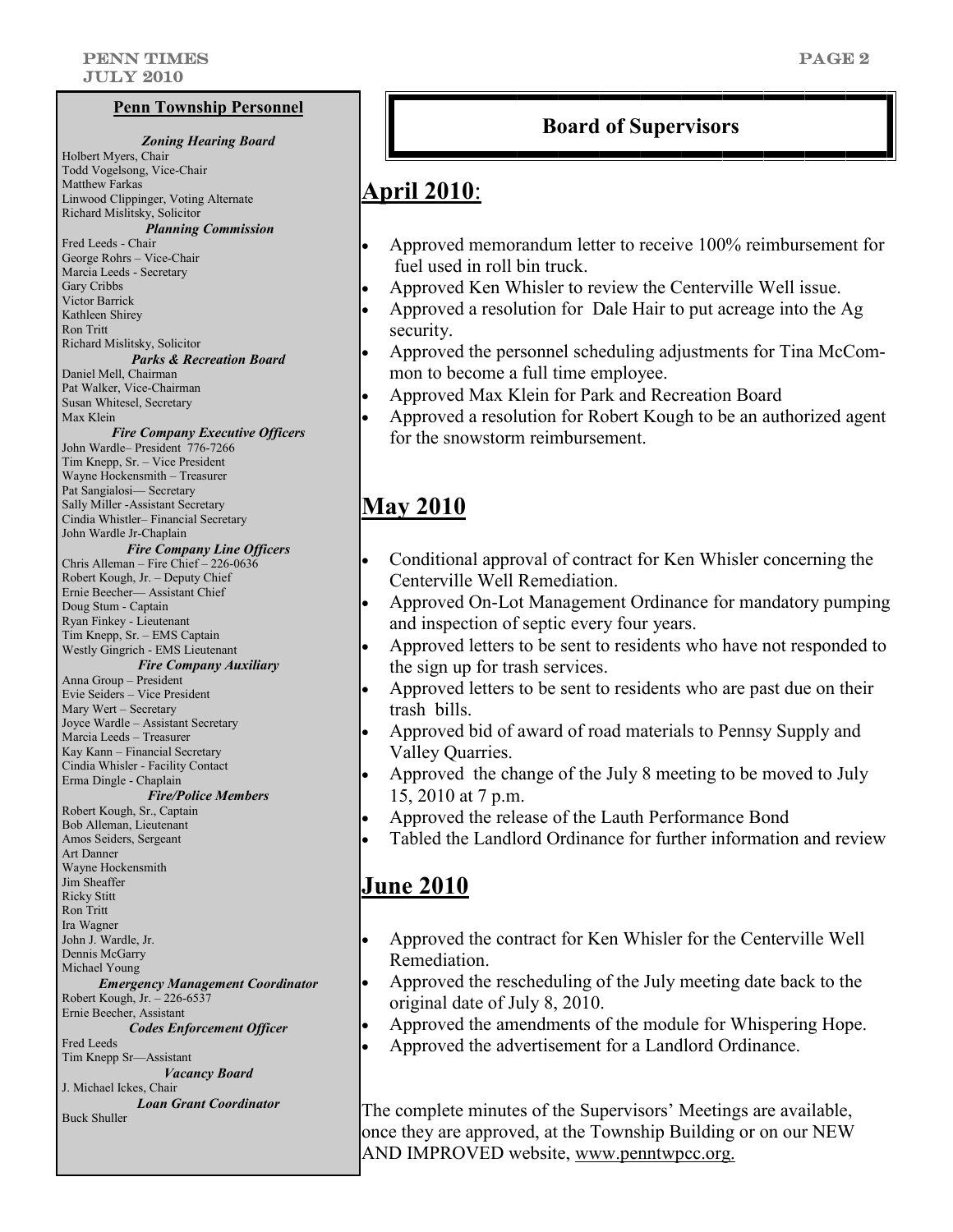## **Celebrate Penn Township's 150th Anniversary**

**OCTOBER 30, 2010**

### **8 AM TO 4 PM**

### **PENN TOWNSHIP FIREHOUSE 1750 PINE ROAD, NEWVILLE, PA 17241**

Come for Fun, Food and the History of our township with:

Civil War Living History and Encampment

Chincoteague Carver Bob Hudson will demonstrate carving

Chicken BBQ

Hay Rides

Historic Tours

Kids Games

Antique Cars and Tractors

Making Candles/Soap/Wooden Barrels/Quilting Demonstrations



*BENEFITS OUR PARK AND RECREATION PLAYGROUND EQUIPMENT FUND*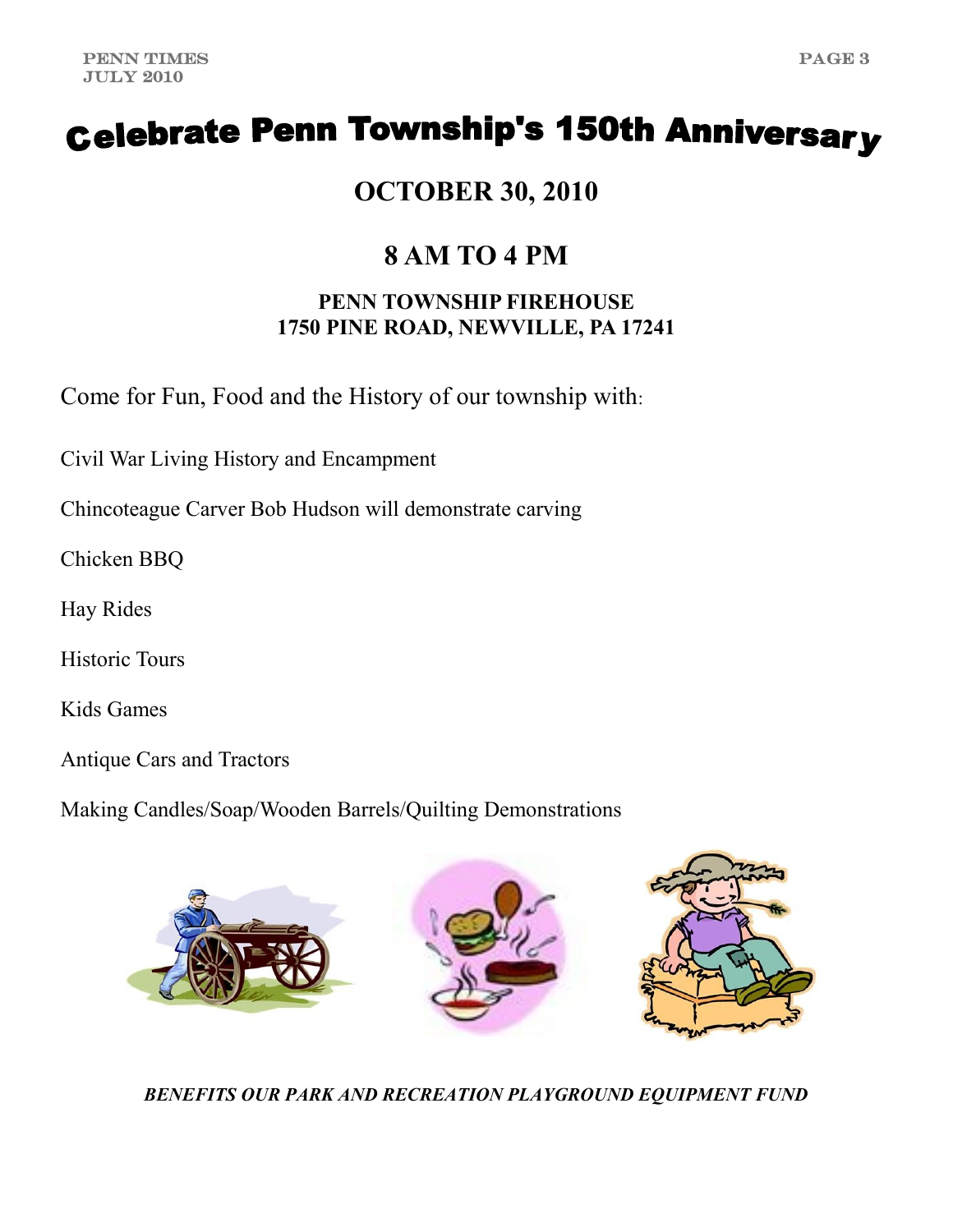**7**

 $\overline{\bullet}$ 

### **\*\*\*VOLUNTEERS WANTED\*\*\***

Penn Township Volunteer Fire Company is looking for several volunteers to assist in the following areas:

- Routine Maintenance checks on company vehicles such as checking fluids, filters, and minor repairs as needed.
- Data entry into computer programs for data such as fire logs, maintenance reports, etc.

We are always looking for anyone who is willing to assist with anything from fund raisers to fire fighting.

If you can volunteer to help support your local fire company, please contact Fire Chief Chris Alleman at 226-0636. Your support is always greatly appreciated.

### **Find Your Name**

**The names of two Township residents, selected randomly from township records, are "hidden" out of context somewhere in this newsletter. Find your name and we will treat you to a \$20 gift certificate to Saylor's Market in Newville. If you find your name, claim the reward by stopping by the Township office before May 31, 2009. Our thanks to Curt Saylor for his donation to the newsletter.**

#### **CAN YOUR HOME BE EASILY IDENTIFIED BY EMERGENCY VEHICLES??**

There is a Township Ordinance that requires all homes to have the street number four inches high so that emergency vehicles can easily find your home. These street numbers are available for only \$10 From Bob Kough, 385-2179. This is not-for-profit, and Bob does this as a favor to the fire department. **7 7**

## CONTACT HELPLINE

The CONTACT Helpline is a safe place to call if you need to talk with someone other than a friend or family member. The volunteers are very helpful and are considerate of all your concerns. We are open 24 hours a day 7 days a week. We will talk about any concerns you may have, job worries, financial concerns, drug & alcohol, just to name a few. All phone calls are kept confidential and are anonymous. CONTACT Helpline invites you Jason Engle to call because we care and would like to be there for you when you need help. All residents are welcome to call the toll free number at 1-800-932-4616 or 717-652-4400.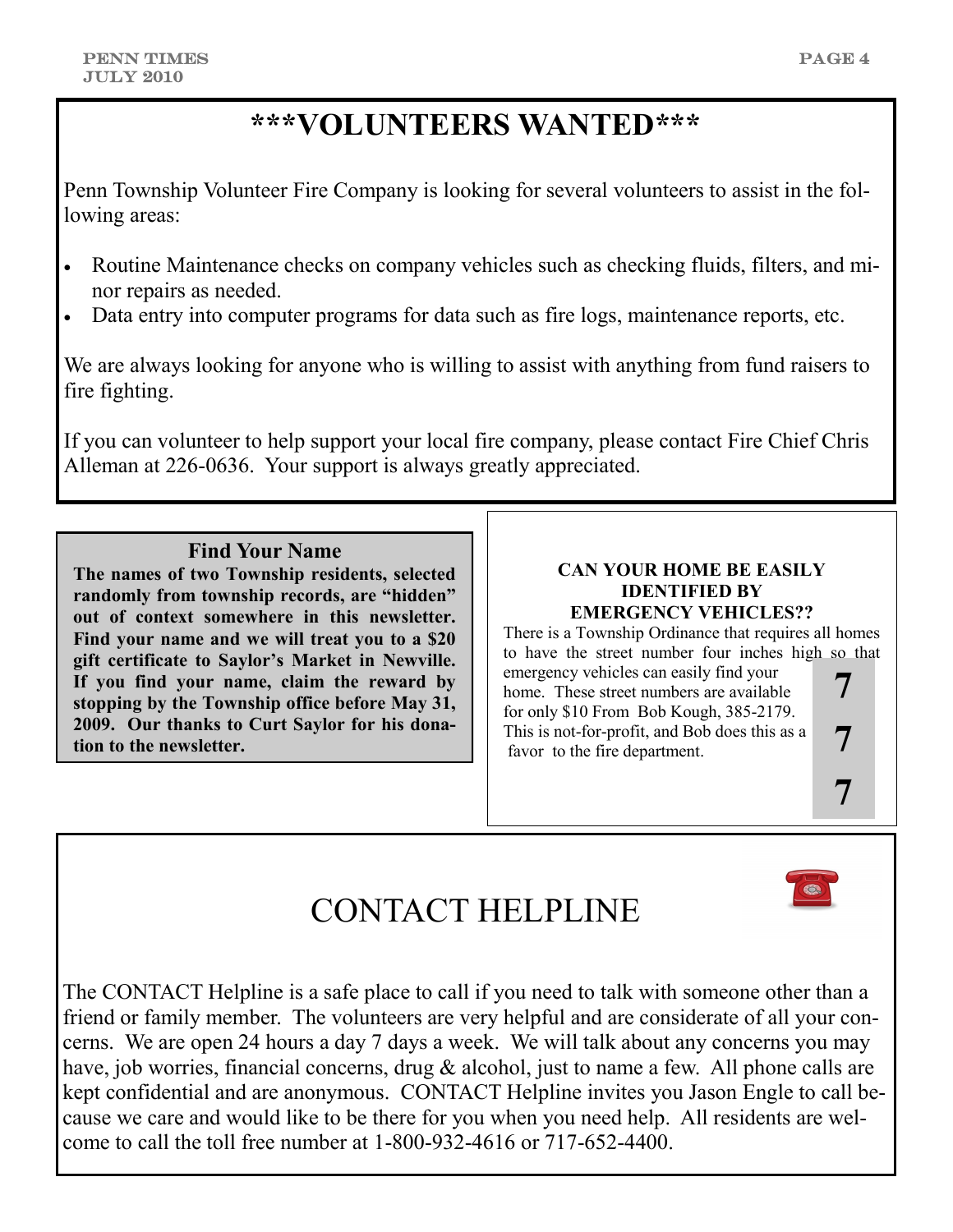### **PROJECT UPDATES**

## **Lebo Road Bridge Replacement**

The contractor has removed the old bridge and is installing the new span. The anticipated completion is late August.

### **NEWSLETTER ADVERTISING**

**\*\*\*\*\*\*\*\*\*\*\*\*\*\*\*\*\*\*\*\*\*\*\*\*\*\*\*\*\*\*\*\*\*\*\*\*\*\*\*\*\*\***

The **PENN TIMES** is published quarterly (January, April, July, and October), and offers area businesses the opportunity to advertise their businesses to all of the residents of the township. Advertisements may be changed to fit the seasons. Seasonal business may choose to advertise in the issue that is closed to their peak season.

The following are the prices for advertising in the 2010 PENN TIMES:

| <b>Size</b>              | Cost/Issue | Cost/Year |
|--------------------------|------------|-----------|
| 1/8 Page (Business Card) | <b>S50</b> | \$175     |
| $\frac{1}{4}$ Page       | \$100      | \$350     |
| $\frac{1}{2}$ Page       | \$200      | \$700     |
| Full Page                | \$400      | \$1400    |

Contact the township office at 486-3104 to reserve your space. You must provide camera ready artwork. Advertising for the September issue is due by August 31st.

### **Landlord Ordinance**

The Board of Supervisors has adopted the Penn Township Landlord Ordinance, No. 2010-02, requiring owners of rental properties within the Township to register the rental unit(s) with the Township; identify tenants occupying the unit (s); provide trash removal services for the unit(s); inform the tenants of the public policies for the Penn Township Burning Ordinance and Junk/Nuisance Ordinance, and specifies Stephen Marks the fines and penalties for violations of the Ordinance. The complete Penn Township Landlord Ordinance and registration form are available for review at the Municipal building or on the Township website.